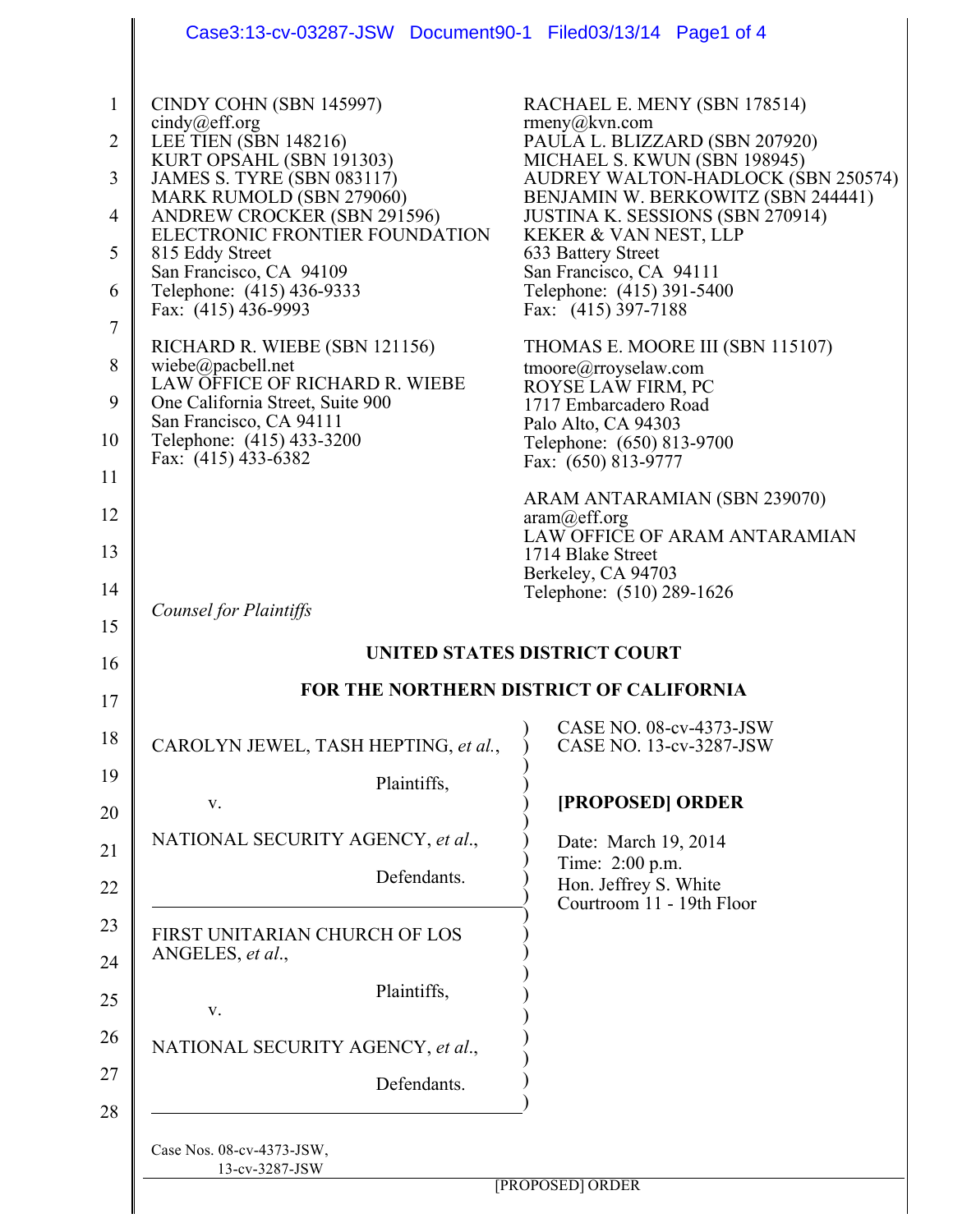## Case3:13-cv-03287-JSW Document90-1 Filed03/13/14 Page2 of 4

This matter is now before the Court pursuant to the Court's March 10, 2014 order granting plaintiffs' motion for a temporary restraining order and setting a briefing and hearing schedule regarding evidence preservation. After receiving briefing from the parties, the Court held a hearing in this matter on March 19, 2014. Having considered the briefing and arguments of the parties, the Court now orders as follows:

6 7 8 9 10 11 12 13 14 15 16 17 1. The Court reaffirms and enforces the existing evidence preservation order in *Jewel, et al. v. NSA, et al.* (ECF No. 51 in No. 08-cv-4373-JSW). The Court reaffirms that this order extends to all of plaintiffs' communications content and communications records claims, including claims related to telephone records (also sometimes called "call detail records," "telephone metadata," or "BR Metadata"), Internet metadata records, Internet or telephone content data. The Court reaffirms that this order extends to telephone records, Internet metadata records, Internet or telephone content data without regard to when the government obtained them or the legal authority under which the government obtained them, whether under orders of the Foreign Intelligence Surveillance Court or otherwise. The order extends specifically to the telephone records the government proposes to destroy (ECF No. 85 in No. 13-cv-3287-JSW) and all similar records. The order also extends by its terms to all other materials potentially relevant or reasonably anticipated to be subject to discovery in the *Jewel v. NSA* action.

18

21

22

23

 $24$ 

25

26

27

28

1

2

3

4

5

19 20 2. In *First Unitarian Church of Los Angeles, et al. v. NSA, et al.*, No. 13-CV-3287-JSW, the Court enters the following evidence preservation order, based on the *Jewel v. NSA* preservation order:

A. The Court reminds all parties of their duty to preserve evidence that may be relevant to this action. The duty extends to documents, data and tangible things in the possession, custody and control of the parties to this action, and any employees, agents, contractors, carriers, bailees or other non-parties who possess materials reasonably anticipated to be subject to discovery in this action. Counsel are under an obligation to exercise efforts to identify and notify such non-parties, including employees of corporate or institutional parties.

Case Nos. 08-cv-4373-JSW, 13-cv-3287-JSW

-1-

[PROPOSED] ORDER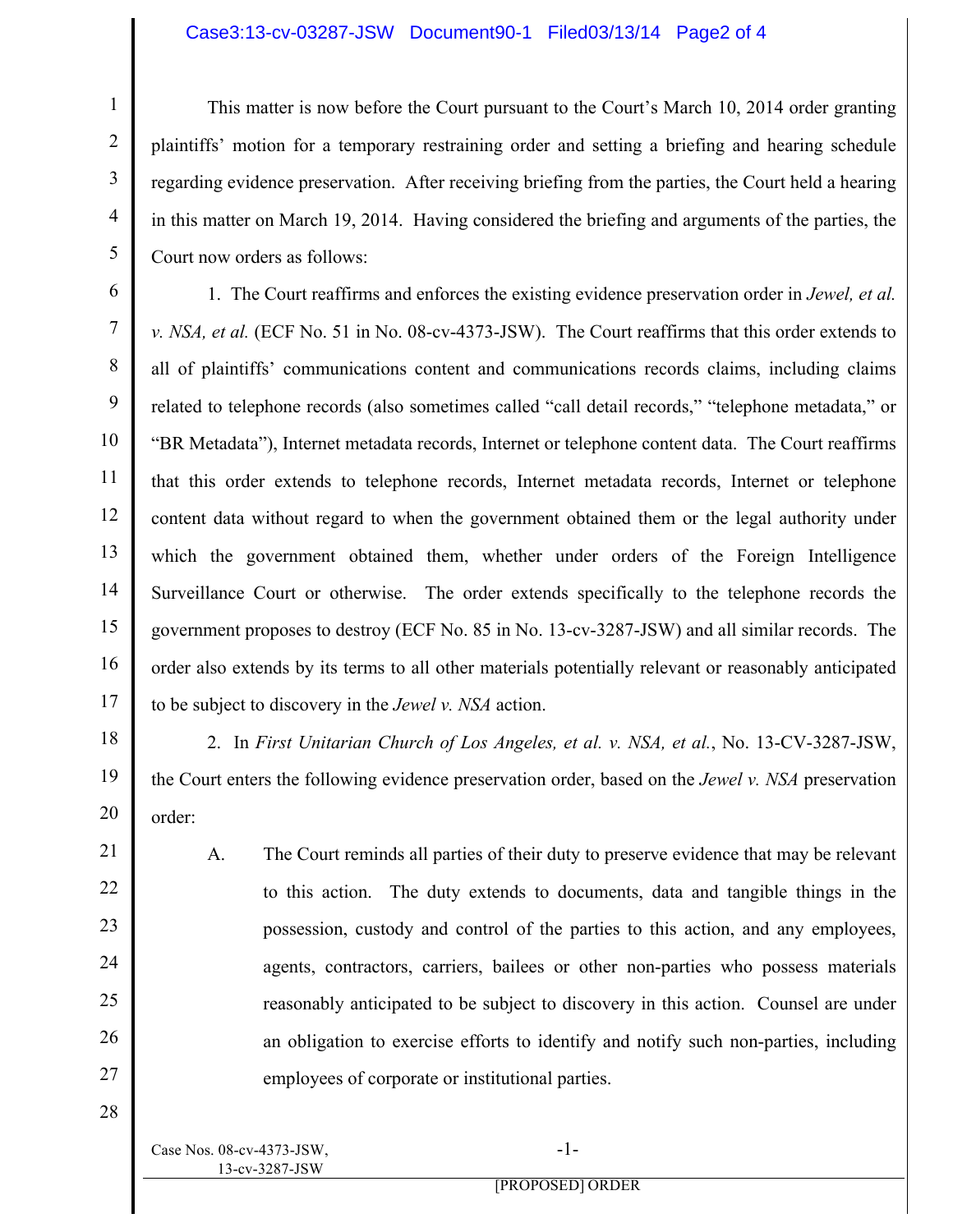## Case3:13-cv-03287-JSW Document90-1 Filed03/13/14 Page3 of 4

- B. "Documents, data and tangible things" is to be interpreted broadly to include writings, records, files, correspondence, reports, memoranda, calendars, diaries, minutes, electronic messages, voicemail, e-mail, telephone message records or logs, computer and network activity logs, hard drives, backup data, removable computer storage media such as tapes, disks and cards, printouts, document image files, web pages, databases, spreadsheets, software, books, ledgers, journals, orders, invoices, bills, vouchers, checks, statements, worksheets, summaries, compilations, computations, charts, diagrams, graphic presentations, drawings, films, digital or chemical process photographs, video, phonographic, tape or digital recordings or transcripts thereof, drafts, jottings and notes. Information that serves to identify, locate, or link such material, such as file inventories, file folders, indices and metadata, is also included in this definition.
- 13 14 15 16 17 18 19 C. "Preservation" is to be interpreted broadly to accomplish the goal of maintaining the integrity of all documents, data and tangible things reasonably anticipated to be subject to discovery under FRCP 26, 45 and 56(e) in this action. Preservation includes taking reasonable steps to prevent the partial or full destruction, alteration, testing, deletion, shredding, incineration, wiping, relocation, migration, theft, or mutation of such material, as well as negligent or intentional handling that would make material incomplete or inaccessible.
- 20 21 22 23 D. Counsel are directed to inquire of their respective clients if the business or government practices of any party involve the routine destruction, recycling, relocation, or mutation of such materials and, if so, direct the party, to the extent practicable for the pendency of this order, either to
	- (1) halt such business or government practices;
	- (2) sequester or remove such material from the business or government practices; or
	- (3) arrange for the preservation of complete and accurate duplicates or copies of

|                    | such material, suitable for later discovery if requested. |  |
|--------------------|-----------------------------------------------------------|--|
| s. 08-cv-4373-JSW, |                                                           |  |

| Case Nos. $08$ -cv-4373-JSW, |  |
|------------------------------|--|
| 13-cv-3287-JSW               |  |

1

2

3

4

5

6

7

8

9

10

11

12

24

25

26

27

28

[PROPOSED] ORDER